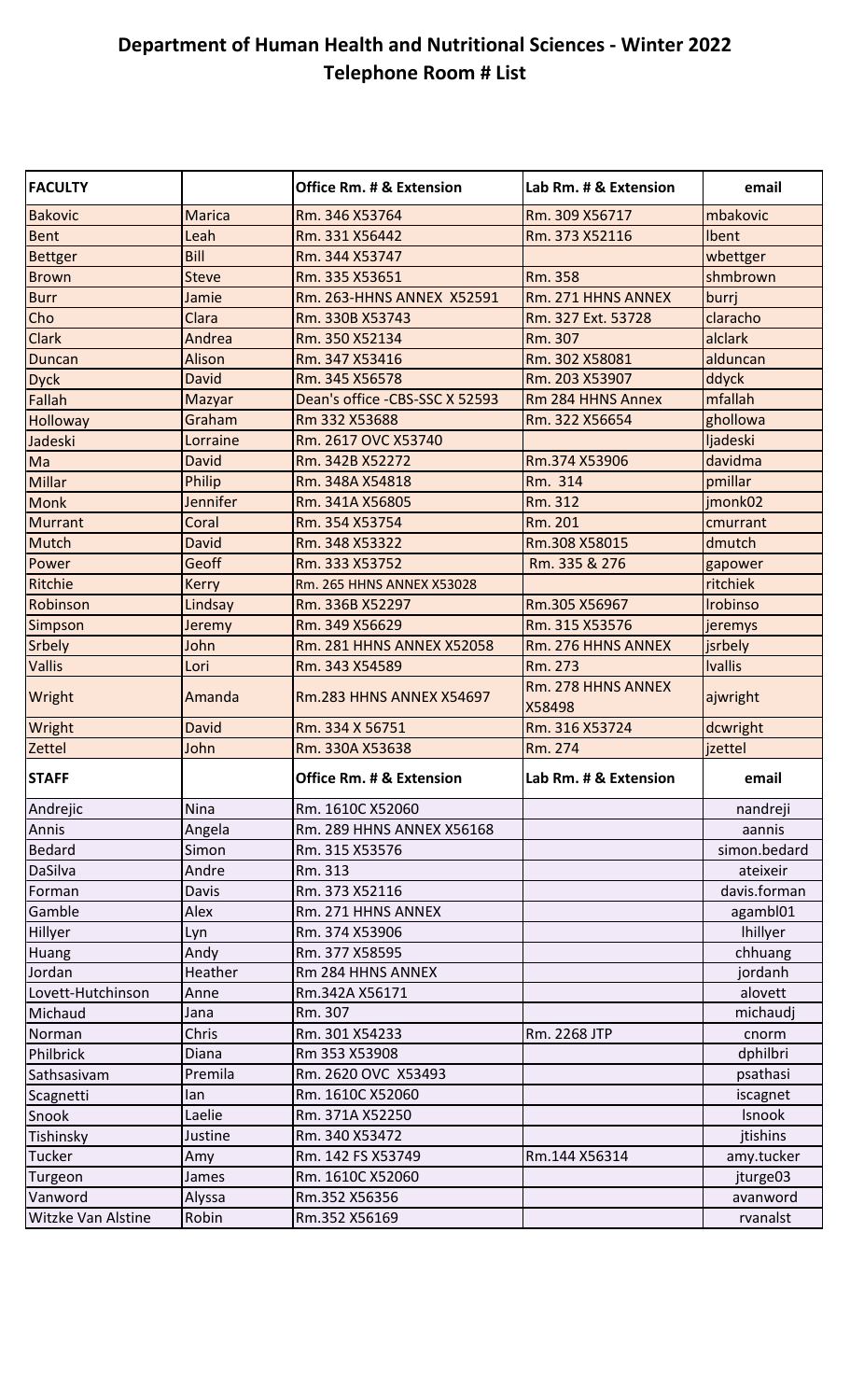## **Department of Human Health and Nutritional Sciences - Winter 2022 Telephone Room # List**

| <b>PHD STUDENTS</b>  |                 | Lab Rm. # & Extension           | <b>Advisor</b>  | email                |
|----------------------|-----------------|---------------------------------|-----------------|----------------------|
| <b>Ackford</b>       | Rachel          | n/a                             | Ma              | rackford             |
| <b>Alshamali</b>     | Razan           | Rm. 315 X53576                  | <b>Simpson</b>  | ralshama             |
| <b>Apollinaro</b>    | <b>Michael</b>  | Rm. 373 X52116                  | <b>Bent</b>     | mapollin             |
| Ashraf               | <b>Rahbika</b>  | Rm. 374 X53906                  | Ma              | rashraf              |
| <b>Barbeau</b>       | Pierre (Pete)   | Rm. 322 X56654                  | <b>Holloway</b> | pbarbeau             |
| <b>Briar</b>         | <b>Keaton</b>   | <b>Rm. 358</b>                  | <b>Brown</b>    | kbriar               |
| <b>Buchanan</b>      | Connor          | Rm. 374 X53906                  | Ma              | cbucha03             |
| <b>Bucciarelli</b>   | <b>Riccardo</b> | <b>Rm.281 HHNS ANNEX X52058</b> | <b>Srbely</b>   | rbucciar             |
| Cellini (Howe)       | <b>Erika</b>    | Rm. 373 X52116                  | <b>Bent</b>     | ehowe01              |
| Cheung               | Christian       | Rm. 271-HHNS ANNEX              | <b>Burr</b>     | ccheun05             |
| <b>Coates</b>        | Alexandra       | Rm. 271-HHNS ANNEX              | <b>Burr</b>     | acoate01             |
| Coventry             | <b>Krista</b>   | Rm. 302 X58081                  | <b>Duncan</b>   | kcoventr             |
| Coyle-Asbil          | <b>Hannah</b>   | Rm. 273                         | <b>Vallis</b>   | hcoyleas             |
| <b>Dalton</b>        | <b>Benjamin</b> | Rm. 276                         | Power           | bdalton              |
| Feier                | Cathrine        | <b>Rm. 358</b>                  | <b>Brown</b>    | cfeier               |
| Fletcher             | <b>Nicole</b>   | Rm. 201                         | <b>Murrant</b>  | fletchen             |
| Frayne               | Devon           | Rm. 330B X53651                 | <b>Brown</b>    | dfrayne              |
| <b>Gonzalez Soto</b> | <b>Melissa</b>  | Rm. 308 X58015                  | <b>Mutch</b>    | mgonza08             |
| Grapentine           | Sophie          | Rm. 309 X56717                  | <b>Bakovic</b>  | sgrapent             |
| <b>Handy</b>         | Rachel          | Rm. 322 X56654                  | <b>Holloway</b> | rhandy               |
| <b>Hobbins</b>       | <b>Justine</b>  | Rm. 269 HHNS ANNEX              | <b>Ritchie</b>  | jhobbins             |
| Hutchinson           | Amber           | Rm. 305 X56967                  | Robinson        | hutchina             |
| Larson               | <b>Dennis</b>   | <b>Rm. 358</b>                  | <b>Brown</b>    | larsond              |
| Lee                  | Jordan          | Rm. 313                         | <b>Millar</b>   | jlee33               |
| Lust                 | Cody            | Rm. 374 X53906                  | Ma              | clust                |
| Mahajan              | Anisha          | Rm. 284 HHNS ANNEX              | Ma              | anisha               |
| <b>Marrelli</b>      | <b>Kristina</b> | Rm. 2619 OVC                    | Jadeski         | kmarrell             |
| <b>Marrow</b>        | Jade            | Rm. 315 X53576                  | <b>Simpson</b>  | jmarrow              |
| Mashouri             | Parastoo        | Rm. 276                         | Power G         | pmashour             |
| <b>McKie</b>         | Gregory         | Rm. 316 X58498                  | <b>Wright D</b> | gmckie               |
| <b>McMorran</b>      | <b>Brye</b>     | Rm. 274                         | <b>Zettel</b>   | bmcmorra             |
| <b>Medak</b>         | Kyle            | Rm. 316 X58498                  | <b>Wright D</b> | kmedak               |
| <b>Nardone</b>       | <b>Massimo</b>  | Rm. 313                         | <b>Millar</b>   | mnardo01             |
| <b>Noonan</b>        | <b>Alex</b>     | <b>Rm. 358</b>                  | <b>Brown</b>    | noonana              |
| Ogilvie              | Leslie          | Rm. 315 X53576                  | <b>Simpson</b>  | ogilviel             |
| <b>Petrick</b>       | <b>Heather</b>  | Rm. 322 X56654                  | <b>Holloway</b> | hpetrick             |
| Pignanelli           | <b>Chris</b>    | Rm. 271-HHNS ANNEX              | <b>Burr</b>     | cpignane             |
| Pitman               | Jenna           | Rm. 273                         | <b>Vallis</b>   | pitmanj              |
| Plater               | <b>Emma</b>     | Rm. 373 X52116                  | <b>Bent</b>     | platere              |
| Sahye-Pudaruth       | Sandhya         | Rm. 284 HHNS ANNEX              | Ma              | ssahyepu             |
| Shamshoum            | <b>Hesham</b>   | Rm. 316 X58498                  | <b>Wright D</b> | hshamsho             |
| <b>Sharma</b>        | <b>Tushar</b>   | Rm. 373 X52116                  | <b>Bent</b>     | tushar               |
| Siebenaller          | <b>Aliza</b>    | <b>Rm. 358</b>                  | <b>Brown</b>    | asiebena             |
| Thompson             | Kyle            | Rm. 271-HHNS ANNEX              | <b>Burr</b>     | kthomp20             |
| <b>Wang</b>          | Chenxuan (Kira) | Rm. 308 X58015                  | <b>Mutch</b>    | chenxuan             |
| <b>MacIntyre</b>     | <b>Brittany</b> | Rm. 308 X58015                  | <b>Mutch</b>    | bmacin <sub>02</sub> |